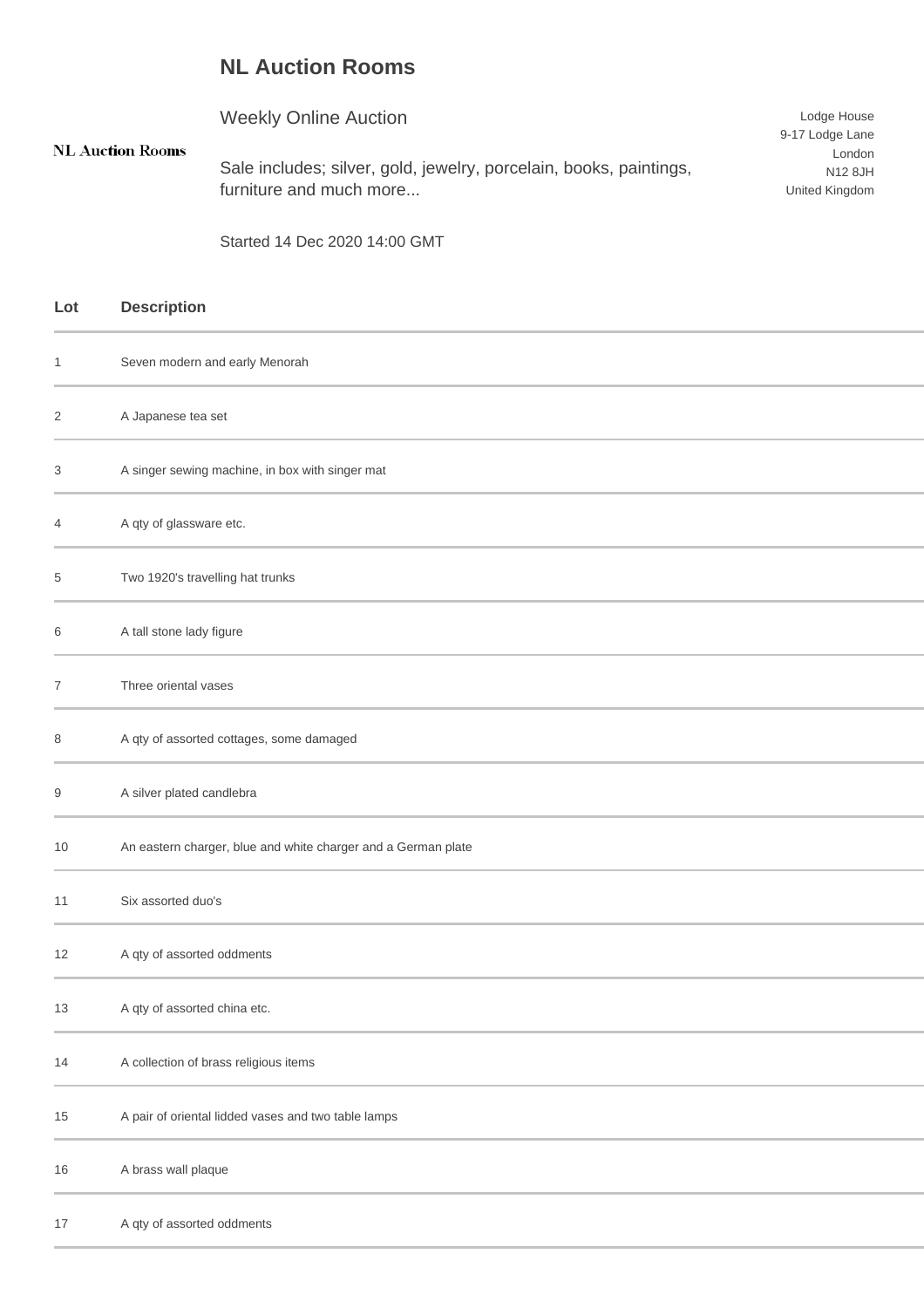| 18 | A Royal standard tea set                                                      |
|----|-------------------------------------------------------------------------------|
| 19 | A box of assorted silver plate etc.                                           |
| 20 | A qty of assorted metalware                                                   |
| 21 | A pair of Satsuma style vases                                                 |
| 22 | Eight Royal Doulton character plates                                          |
| 23 | Two colourful wall plaques, oriental, 20cms diameter                          |
| 24 | Two pieces of Mailing china and a Shelly cup                                  |
| 25 | A figure of two horses                                                        |
| 26 | A beer stein, two overlay vases, a glass BMW and a Hovis porcelain lidded pot |
| 27 | A qty of oriental oddments                                                    |
| 28 | A qty of oriental china etc.                                                  |
| 29 | Two decorative Hindu figural lamps                                            |
| 30 | A set of fish plates and a tea set                                            |
| 31 | A qty of assorted art glass etc.                                              |
| 32 | A pair of antique copper outdoor wall lanterns lights                         |
| 33 | Box of glassware, china and odds                                              |
| 34 | A box of mixed tools                                                          |
| 35 | A collection of light fittings                                                |
| 36 | A qty of assorted oddments                                                    |
| 37 | A qty of assorted china                                                       |
| 38 | A box of tools etc.                                                           |
| 39 | A qty of assorted glassware                                                   |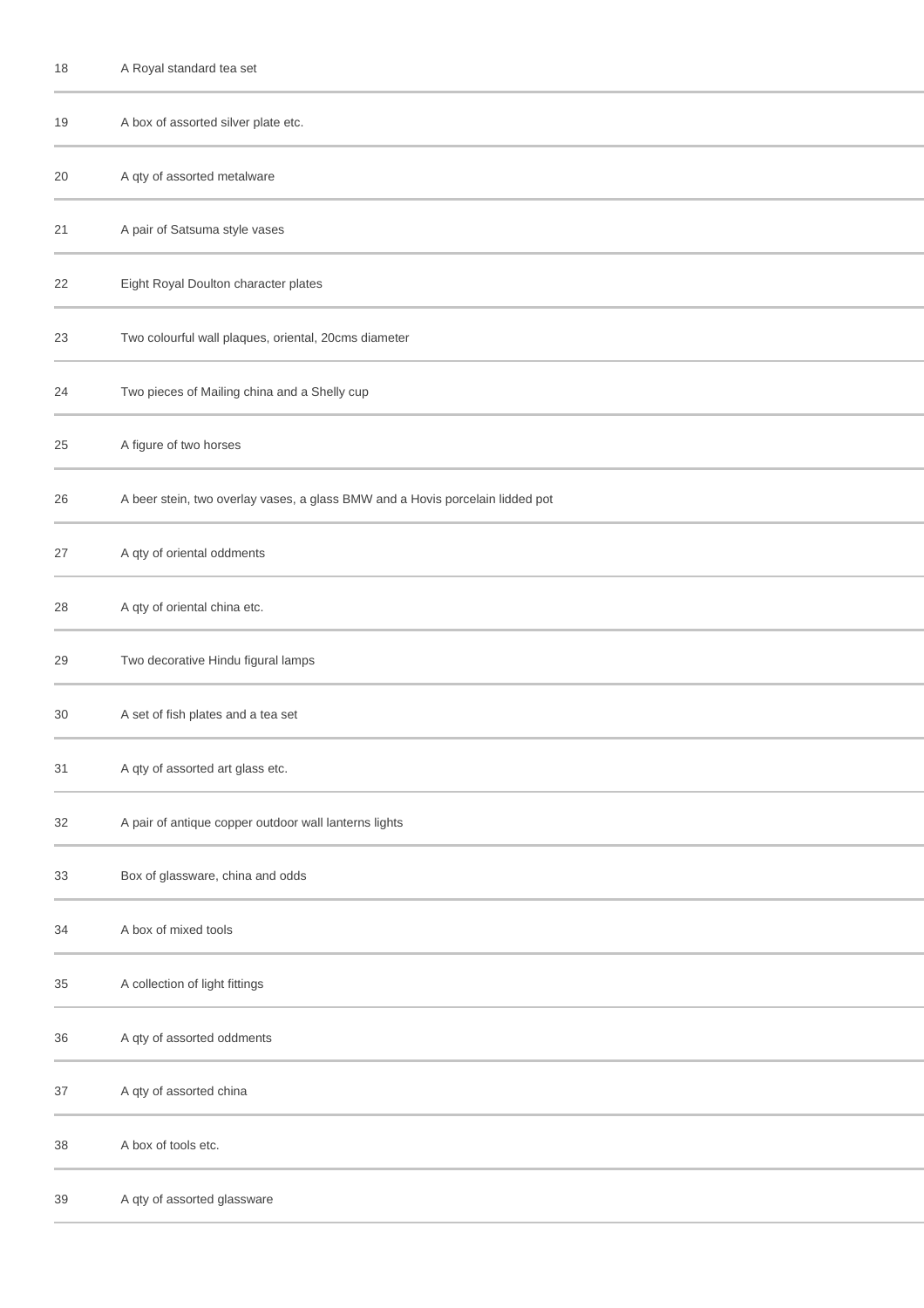| 40 | A continental figure of musician                                        |
|----|-------------------------------------------------------------------------|
| 41 | Five Nao duck figures                                                   |
| 42 | A mustard colour glass vase decorated with flowers                      |
| 43 | A Coalport part tea set, thirty-three pieces                            |
| 44 | A Chinese vase a.f 43cm H                                               |
| 45 | A pair of Venetian Murano glass ducks, gold                             |
| 46 | An early Victorian Minton floral plate                                  |
| 47 | Two Murano art glass vases                                              |
| 48 | Two Victorian Peg lamps; one with porcelain fonts other with glass font |
| 49 | A Murano Millefiori, Horn of plenty vase                                |
| 50 | An early Victorian Palissy ware plate, decorated with toad, Minton      |
| 51 | A large Copenhagen vase                                                 |
| 52 | Three blue cut glass vases                                              |
| 53 | Twenty-five pieces of Wedgewood Jasper ware                             |
| 54 | A mahogany/ ebony barometer, damage to the top                          |
| 55 | A pair of Satsuma style vases                                           |
| 56 | A marble and bronze centre piece, with cherubs                          |
| 57 | A 1960's tall glass vase                                                |
| 58 | A Murano overlay bowl, vase etc.                                        |
| 59 | A Regency bone china tea set, hunting scenes                            |
| 60 | A qty of assorted alcohol                                               |
| 61 | 100 assorted necklaces, approx.                                         |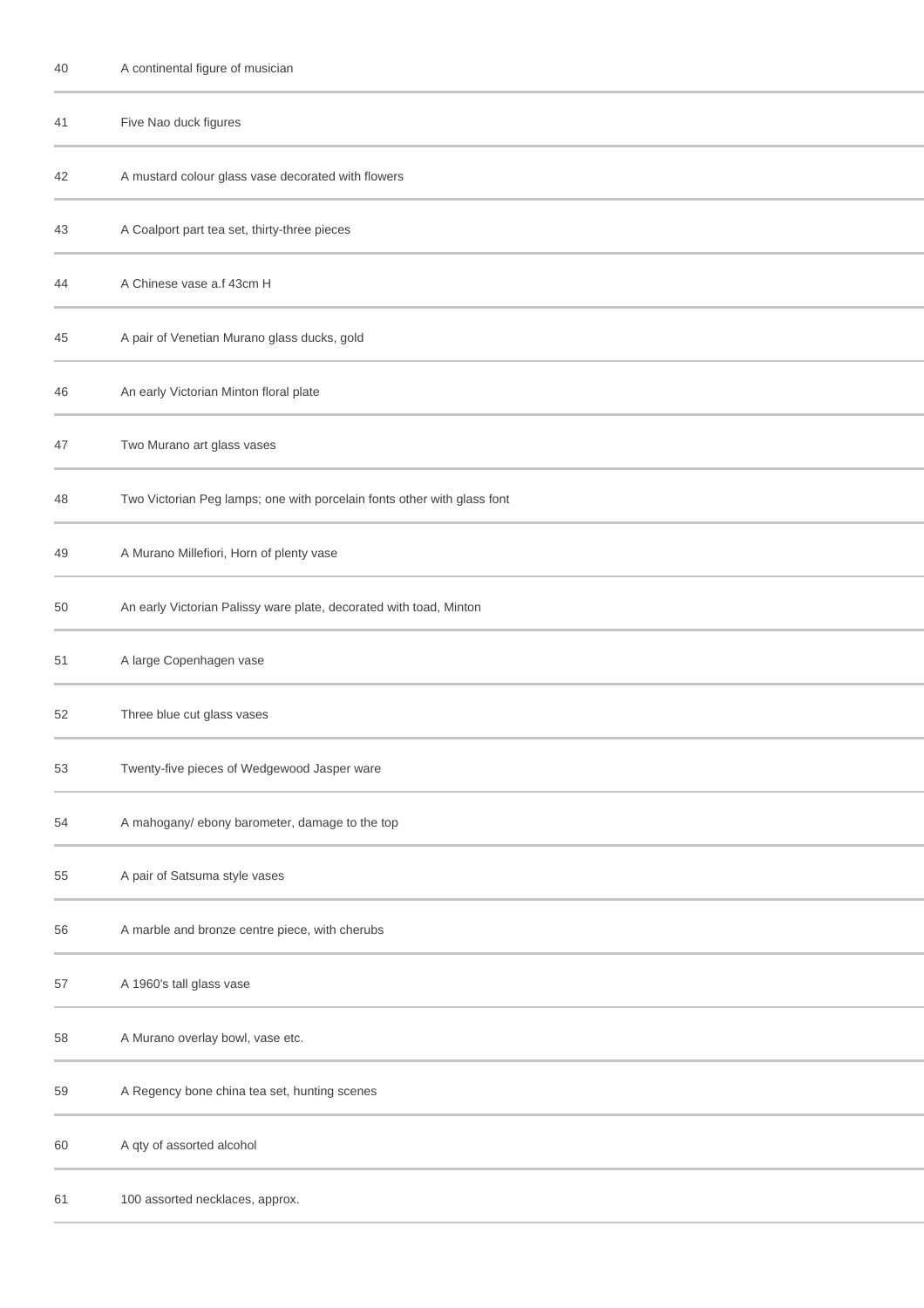| 62 |  |  |  | A large Jacques Bogart 'Witness' display bottle, 35cms approx |
|----|--|--|--|---------------------------------------------------------------|
|----|--|--|--|---------------------------------------------------------------|

| 63 | A qty of glasses inc. designer                               |
|----|--------------------------------------------------------------|
| 64 | A collection of costume jewellery                            |
| 65 | A pair of continental converted light fittings               |
| 66 | a collection of cars                                         |
| 67 | Four various 'Hermes' gents ties                             |
| 68 | A qty of costume jewellery inc. silver                       |
| 69 | A Bibendum, Michelin man, cast iron figure                   |
| 70 | A vintage electric motors                                    |
| 71 | A part vintage chess set Masala wine                         |
| 72 | A pair of Zeiss binoculars and a camera                      |
| 73 | A qty of indentures                                          |
| 74 | A canteen of cutlery etc.                                    |
| 75 | A qty of cameras etc.                                        |
| 76 | A set of bowls in leather carry case                         |
| 77 | A brass door stop                                            |
| 78 | A Sony 580 camera                                            |
| 79 | A pair of binoculars                                         |
| 80 | A qty of kitchenalia                                         |
| 81 | A ladies designer handbag, Paris                             |
| 82 | A brown ladies designer handbag                              |
| 83 | A qty of assorted Chinese dolls, fans, soap stone items etc. |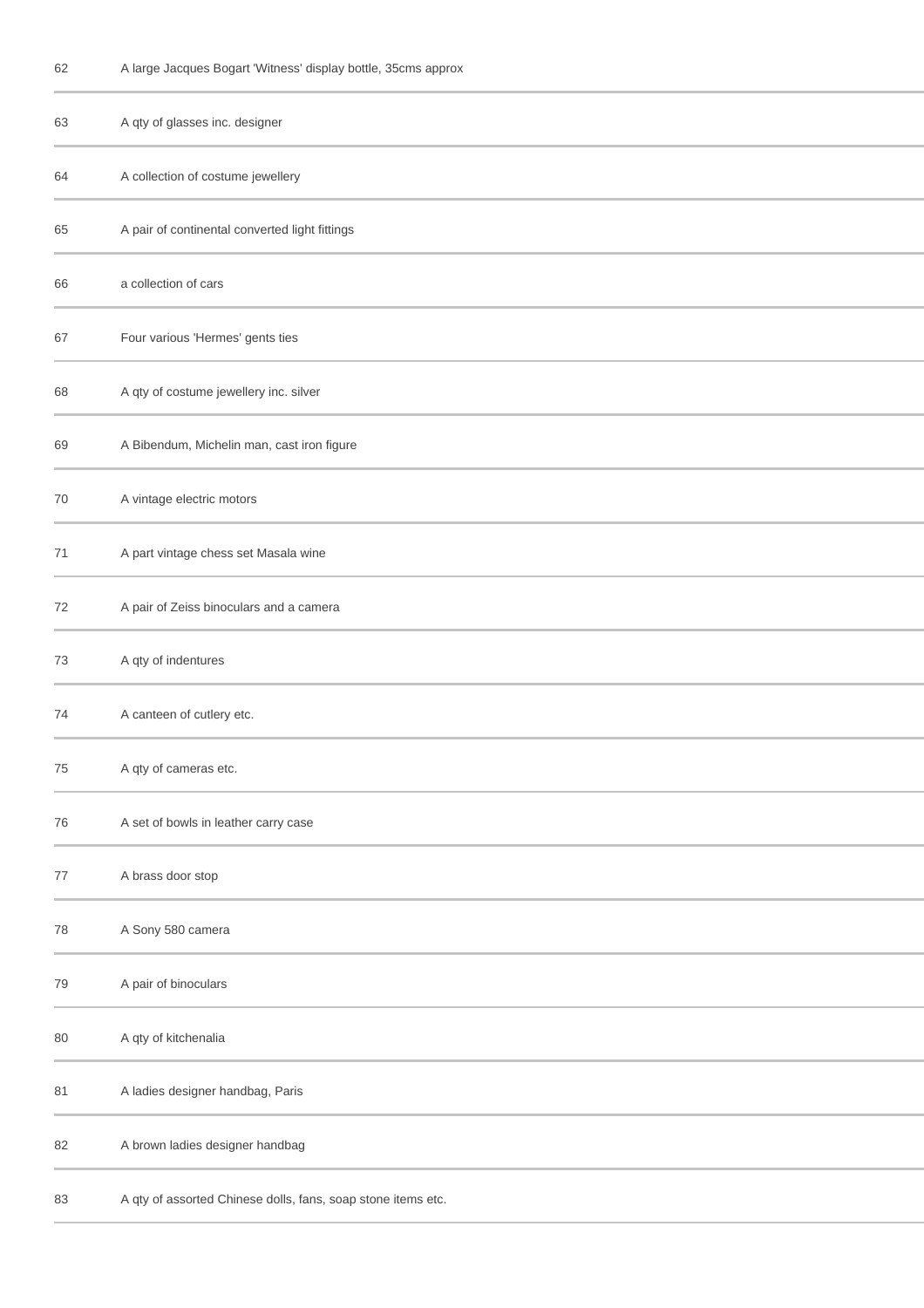| An assortment of telescope lenses and other equipment by Celestron etc.<br>84 |  |
|-------------------------------------------------------------------------------|--|
|-------------------------------------------------------------------------------|--|

| 85  | A small qty of oddments                                                |
|-----|------------------------------------------------------------------------|
| 86  | A pair of Japanese Kutani dishes                                       |
| 87  | A brass patterned dish with turquoise stones etc.                      |
| 88  | A Gladstone part tea set                                               |
| 89  | Two wall plaques, one brass other paper mache                          |
| 90  | A Royal Standard coffee set                                            |
| 91  | A pair of opaline hand blown vases, hand painted, one vase chip at top |
| 92  | Six blue rimmed glasses                                                |
| 93  | A qty of assorted glassware                                            |
| 94  | A cake stand and two other stands                                      |
| 95  | A qty of assorted lamps                                                |
| 96  | A qty of handbags                                                      |
| 97  | A qty of silver plated cutlery                                         |
| 98  | A qty of early shaving equipment and related items                     |
| 99  | A qty of silver plate                                                  |
| 100 | A qty of assorted ethnic oddments                                      |
| 101 | A large collection of silver plate                                     |
| 102 | A stainless steel canteen of cutlery                                   |
| 103 | A qty of silver plate inc. clock                                       |
| 104 | An assortment of vintage lamps                                         |
| 105 | A qty of oriental cloths                                               |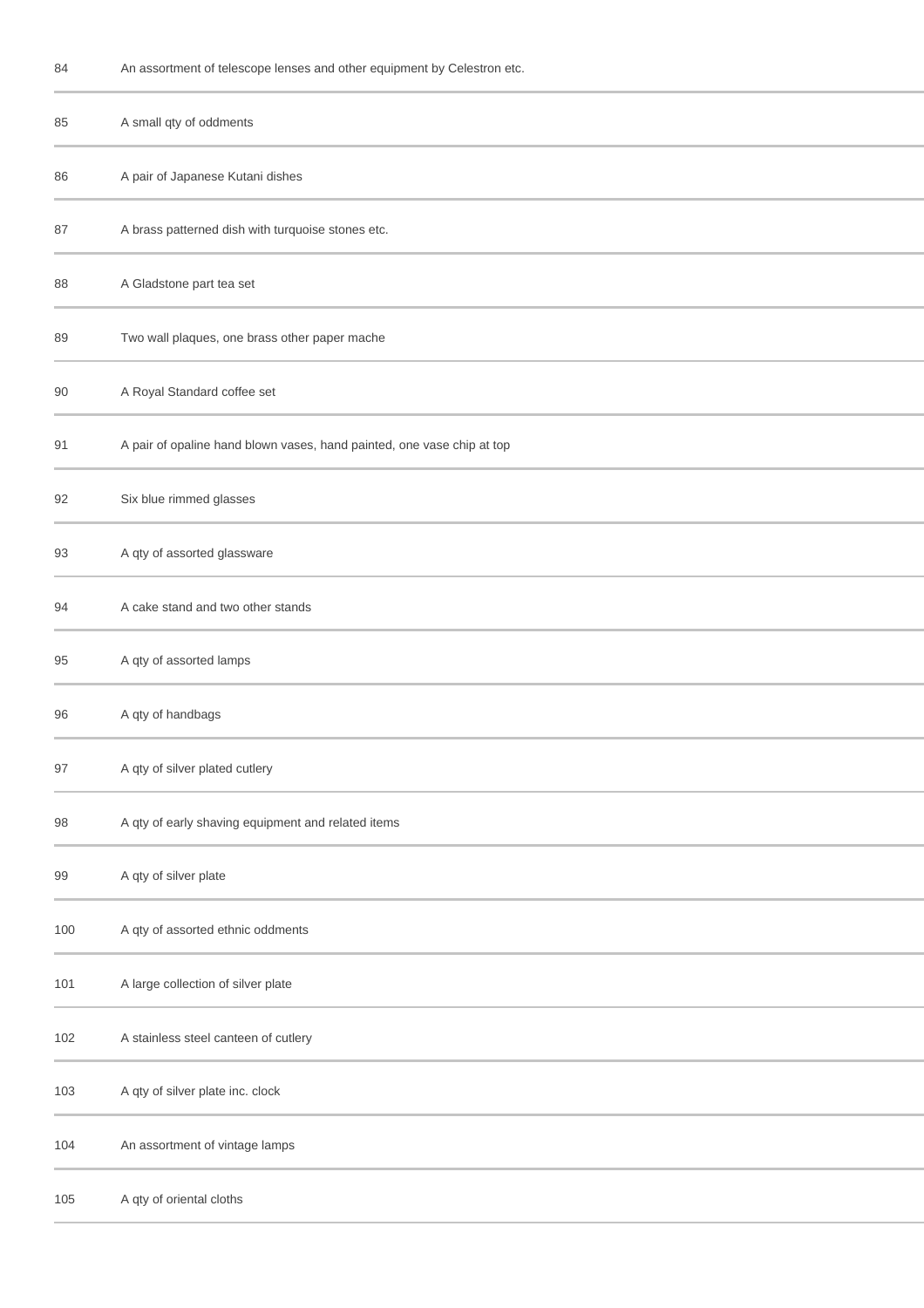| 107 | A qty of early cameras and equipment inc. slide projector and a Yamaha equalizer |
|-----|----------------------------------------------------------------------------------|
| 109 | A qty of art books etc.                                                          |
| 110 | A book on 'The ruined abbeys of Britain' by Frederick                            |
| 111 | A qty of books                                                                   |
| 112 | Box of books, Egypt etc,                                                         |
| 113 | A large 1960's retro pottery lamp, Germany                                       |
| 114 | A qty of lamps etc.                                                              |
| 115 | Two brass compasses one with a sundial                                           |
| 116 | A German dome clock, Kieninger Oberg and a barometer                             |
| 117 | Three early Japanese wooden toy figures, signed                                  |
| 118 | A bottle of 1975 Chateau Gorah                                                   |
| 119 | A German cricket figurine, Parian a.f                                            |
| 120 | Gold coloured metal design twin candle holder, signed G.N                        |
| 121 | A small figure of a girl, German                                                 |
| 122 | An Italian art nouveau pewter dish by Achille Gamba, signed 23cm                 |
| 123 | A qty of assorted alcohol                                                        |
| 124 | A Victorian slate mantle clock                                                   |
| 125 | A pair of oriental wall panels                                                   |
| 126 | Three old binoculars                                                             |
| 127 | A canteen of cutlery                                                             |
| 128 | A qty of postcards, ephemera and coins                                           |
|     |                                                                                  |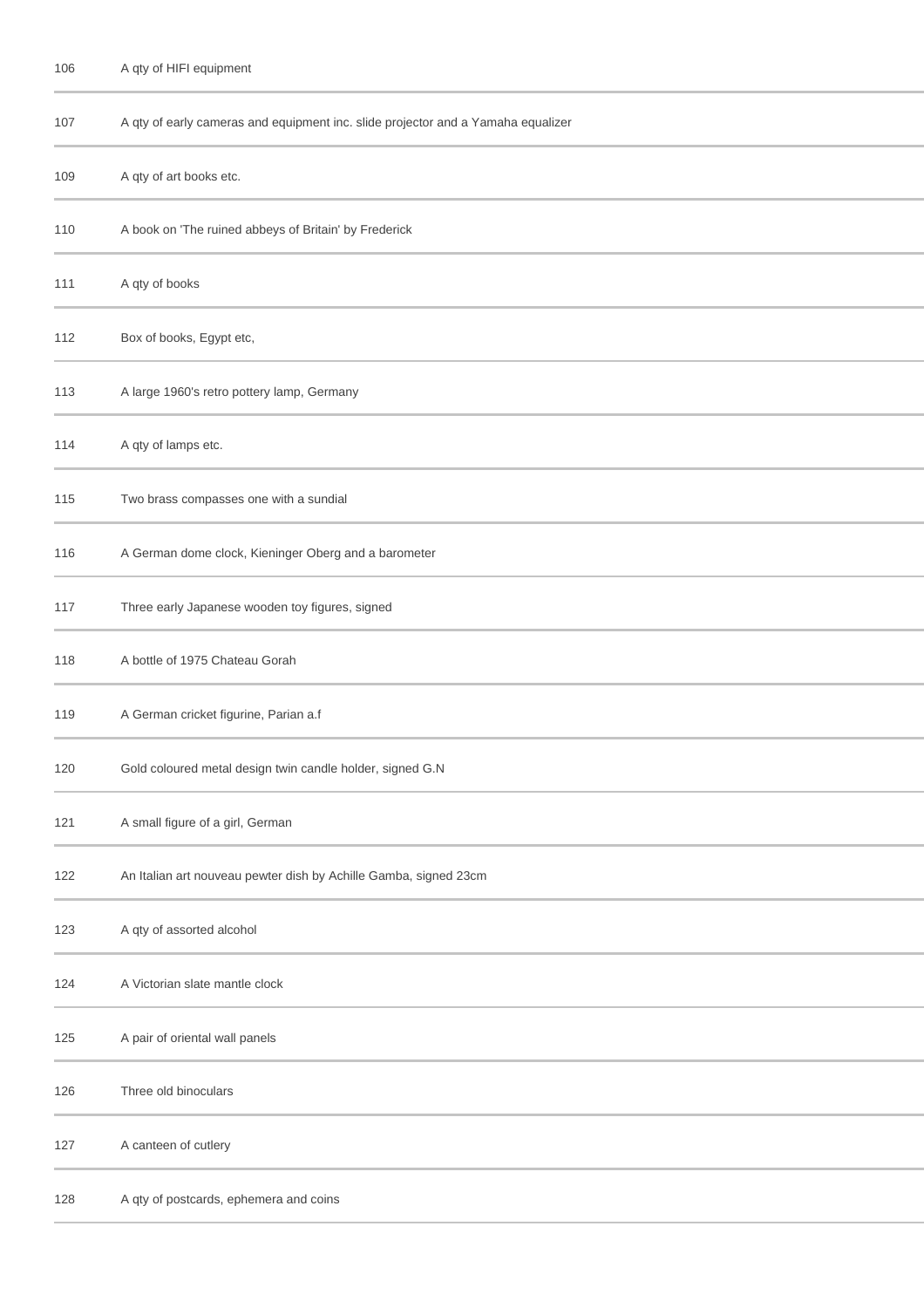| 129 | Two Hindu figures                                                                                                                      |
|-----|----------------------------------------------------------------------------------------------------------------------------------------|
| 130 | A large blue vase                                                                                                                      |
| 131 | A qty of postcards, Jerusalem                                                                                                          |
| 132 | A 'Gone with the wind' early book, 1954, and other                                                                                     |
| 134 | Four pairs of silver, CZ earrings                                                                                                      |
| 135 | Twelve silver hallmarked rings plus one signet ring                                                                                    |
| 136 | A flex white metal necklace                                                                                                            |
| 137 | A glass pestle and mortar                                                                                                              |
| 138 | Gllt opera glasses                                                                                                                     |
| 139 | A qty of costume jewellery etc.                                                                                                        |
| 140 | Six assorted white metal items inc. necklace, brooches etc.                                                                            |
| 141 | A Wedgewood cigarette lighter and ashtray                                                                                              |
| 142 | A collection of war memorabilia; OBE medal, Coronation medal, photographs inc Rommel and Montgomery, and other WW2/ RAF<br>photographs |
| 143 | A ladies 1920's silver and Amethyst bracelet                                                                                           |
| 144 | Two watches                                                                                                                            |
| 145 | Six assorted sapphires                                                                                                                 |
| 146 | A French costume bracelet and a earring set                                                                                            |
| 147 | Fifteen assorted rubber watch straps                                                                                                   |
| 148 | A ladies and gents watch                                                                                                               |
| 149 | 15 leather watch straps, 12mm width                                                                                                    |
| 150 | 10 leather watch straps, 20mm width                                                                                                    |
| 151 | Three mini clocks, in working order                                                                                                    |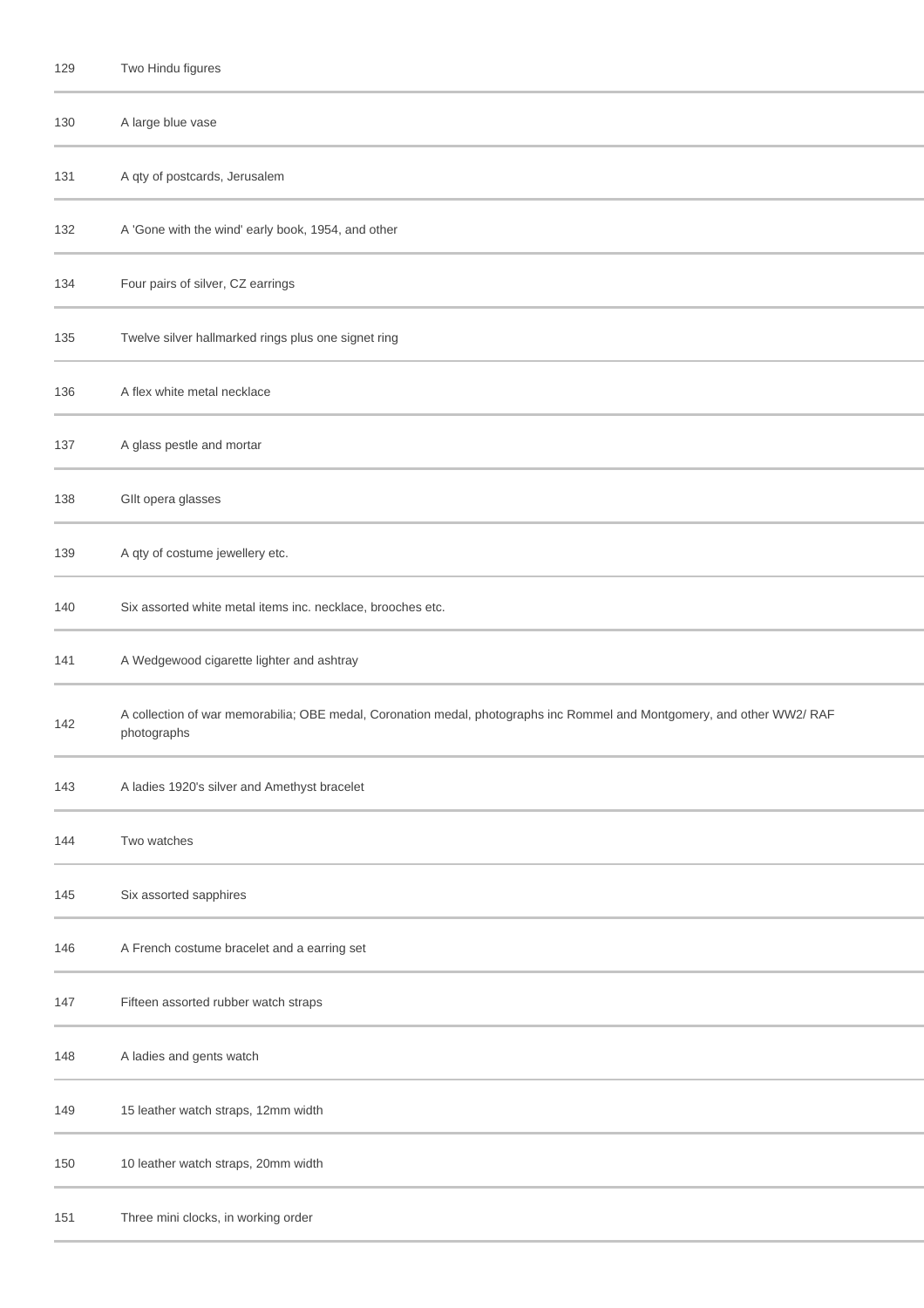| 152 | A pair of original Rayban, tortoiseshell reading glasses in original case |  |  |  |  |  |  |
|-----|---------------------------------------------------------------------------|--|--|--|--|--|--|
|-----|---------------------------------------------------------------------------|--|--|--|--|--|--|

| 153 | A silver Swiss pocket watch in a wooden holder                    |
|-----|-------------------------------------------------------------------|
| 154 | A qty of spectacles                                               |
| 155 | An autograph book                                                 |
| 156 | An early coin purse                                               |
| 157 | Two Israeli figures, 925 silver                                   |
| 158 | A qty of silver jewellery                                         |
| 159 | Seven silver topped bottles                                       |
| 160 | A HM silver candlestick                                           |
| 161 | A HM silver framed mirror, approx. 1920                           |
| 162 | A platinum and diamond watch, early 20th, 11 grams                |
| 163 | Two silver bangles                                                |
| 164 | Roame Swiss watch, ladies, 90417711                               |
| 165 | A ladies Chopard, Geneve 'Happy diamonds' watch                   |
| 166 | A Lamer, France gents watch                                       |
| 167 | A Rose diamond set pendant on chain                               |
| 168 | A 9ct white gold diamond pearl set pendant on chain               |
| 169 | A silver flexible necklace                                        |
| 170 | A Jade pendant 12/13 grams                                        |
| 171 | A fine gold 22ct approx. bangle, 2 carats diamond approx. 8 grams |
| 172 | A fine gold 22ct approx. bangle, 2 carats diamond approx. 8 grams |
| 173 | A fine gold 22ct approx. bangle, 2 carats diamond approx. 8 grams |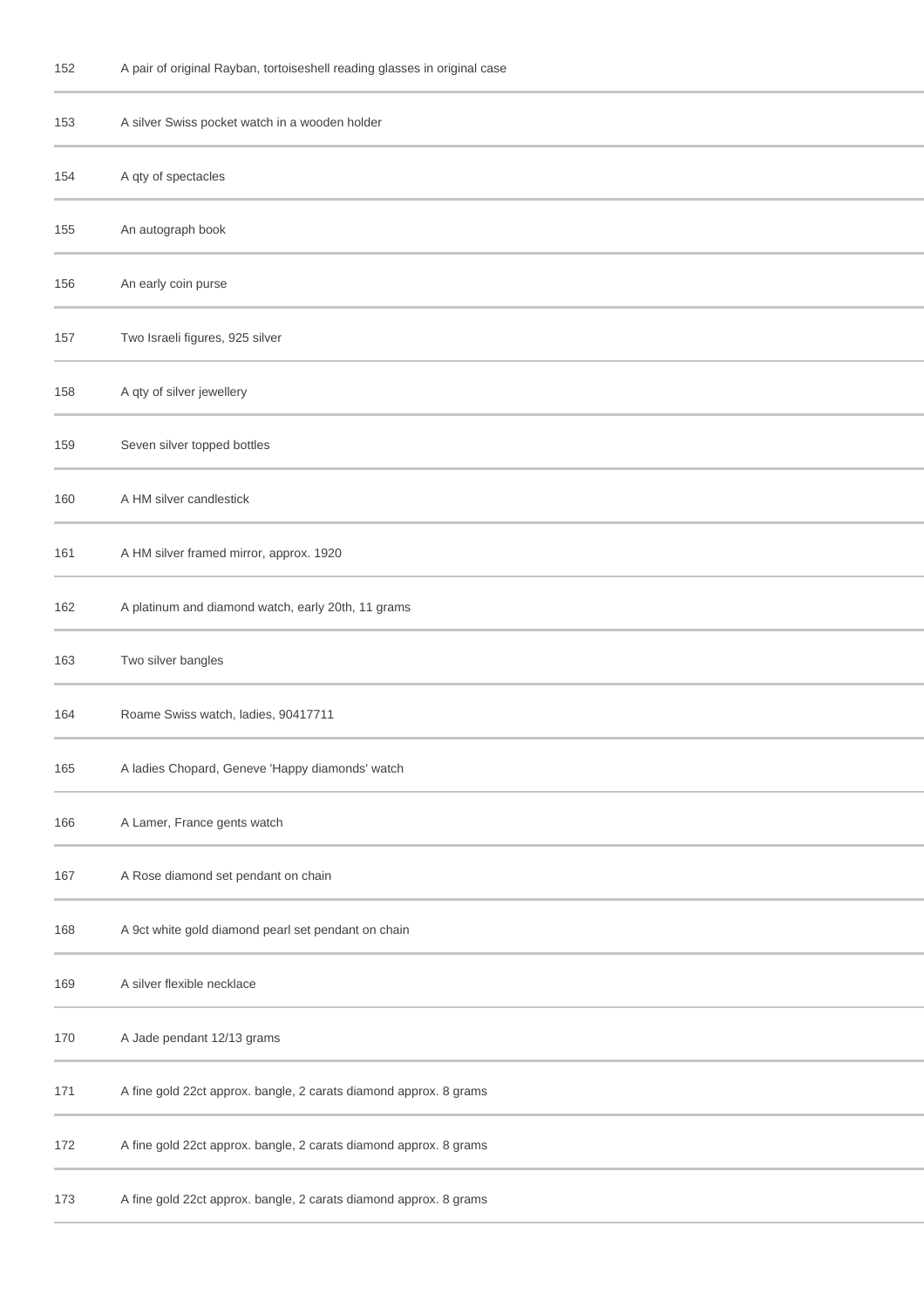| 174 |  |  | 14ct gold clasp pearl necklace, 18 inches |  |
|-----|--|--|-------------------------------------------|--|
|-----|--|--|-------------------------------------------|--|

| 175 | A silver three row garnet, bracelet                                                                                                                                                                                                                          |
|-----|--------------------------------------------------------------------------------------------------------------------------------------------------------------------------------------------------------------------------------------------------------------|
| 176 | A silver diamond, diamond, sapphire and ruby brooch                                                                                                                                                                                                          |
| 177 | A Bulova 14kt white gold, 23 jewel, ladies cocktail watch with diamond chips, in working order, mechanical wind, 14 grams weight, 6 1/4<br>inch length with Duchess, USA, 10KT gold clasp, in original JW Bensen Ltd, Old Bond Street, serial number: 101777 |
| 178 | A pair of 18ct white gold diamond stud earrings                                                                                                                                                                                                              |
| 179 | An 18ct white gold, amethyst and diamond ring 9.5ct                                                                                                                                                                                                          |
| 180 | A 14ct gold sapphire and diamond ring                                                                                                                                                                                                                        |
| 181 | An 18ct white gold, aquamarine and diamond ring, approx. 10ct                                                                                                                                                                                                |
| 182 | An 14ct white gold and aquamarine ring with ten diamonds on shoulder                                                                                                                                                                                         |
| 183 | 18ct yellow gold Opal and diamond ring, size U approx. 4 carats Opal                                                                                                                                                                                         |
| 184 | An 18ct white gold aquamarine and diamond ring, 7.25ct stone                                                                                                                                                                                                 |
| 185 | An 18ct white gold, Citrine and diamond ring, approx. 10 carats citrine, size R                                                                                                                                                                              |
| 186 | A HM 18ct white gold emerald cut diamond ring, size L                                                                                                                                                                                                        |
| 187 | 18ct white gold diamond and emerald cluster ring, size J 1/2                                                                                                                                                                                                 |
| 188 | 18ct gold diamond, baguette 4ct approx. and ruby, ring size I 1/2                                                                                                                                                                                            |
| 189 | 14ct gold sapphire and diamond ring, size N                                                                                                                                                                                                                  |
| 190 | A turn of the century white metal (possibly gold/ platinum) over a carat hobnail diamond ring                                                                                                                                                                |
| 191 | 18ct white gold, black diamond (approx. 1ct) ring, size K                                                                                                                                                                                                    |
| 192 | An 18ct gold emerald and diamond cluster ring                                                                                                                                                                                                                |
| 193 | An 18ct gold diamond ring diamond centre stone and triangular diamond on shoulders                                                                                                                                                                           |
| 195 | A qty of assorted posters                                                                                                                                                                                                                                    |
| 196 | Two framed oils on board landscape                                                                                                                                                                                                                           |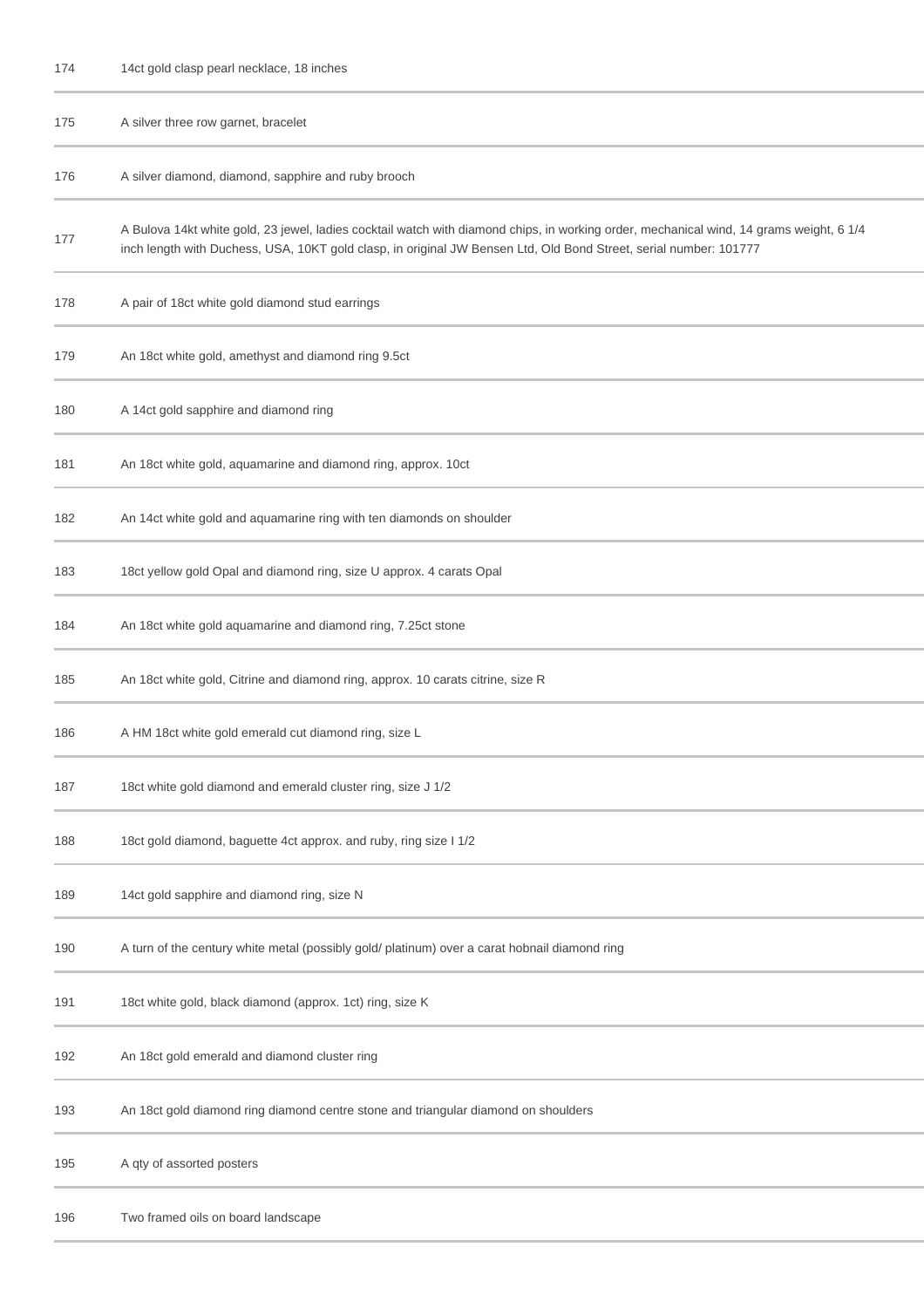| 197 | A gilt framed oil on board, still life                                     |
|-----|----------------------------------------------------------------------------|
| 198 | A qty of assorted pictures                                                 |
| 199 | A framed and glazed watercolour                                            |
| 200 | A framed oil on canvas 'landscape' signed Bernard Venables                 |
| 201 | A limited edition print of Rabbi's                                         |
| 202 | A hand painted miniature of a lady                                         |
| 203 | 1960's Autographed print of England verus Pakistan teams                   |
| 204 | Two oriental paintings                                                     |
| 205 | A framed Balinese batik                                                    |
| 206 | A framed engraving of the comedian Zero Mostel as Peter Pan, by Hirschfeld |
| 207 | A limited edition print on silk, signed, 'Patna' by Yogya Java, 1992       |
| 208 | A qty of old pictures                                                      |
| 209 | A qty of assorted prints and paintings                                     |
| 210 | An early map of Pembrokeshire, framed                                      |
| 211 | A framed Chinese watercolour, bamboo and birds                             |
| 212 | An unframed oil on board, beach scene, signed                              |
| 213 | A framed oil and a framed watercolour                                      |
| 214 | Three framed prints, 'Sevre'                                               |
| 215 | A qty of assorted prints and posters                                       |
| 216 | Three gilt framed watercolours                                             |
| 217 | A framed floral watercolour                                                |
| 218 | A framed watercolour landscape, signed, Josiah Wood Whymper, 1860          |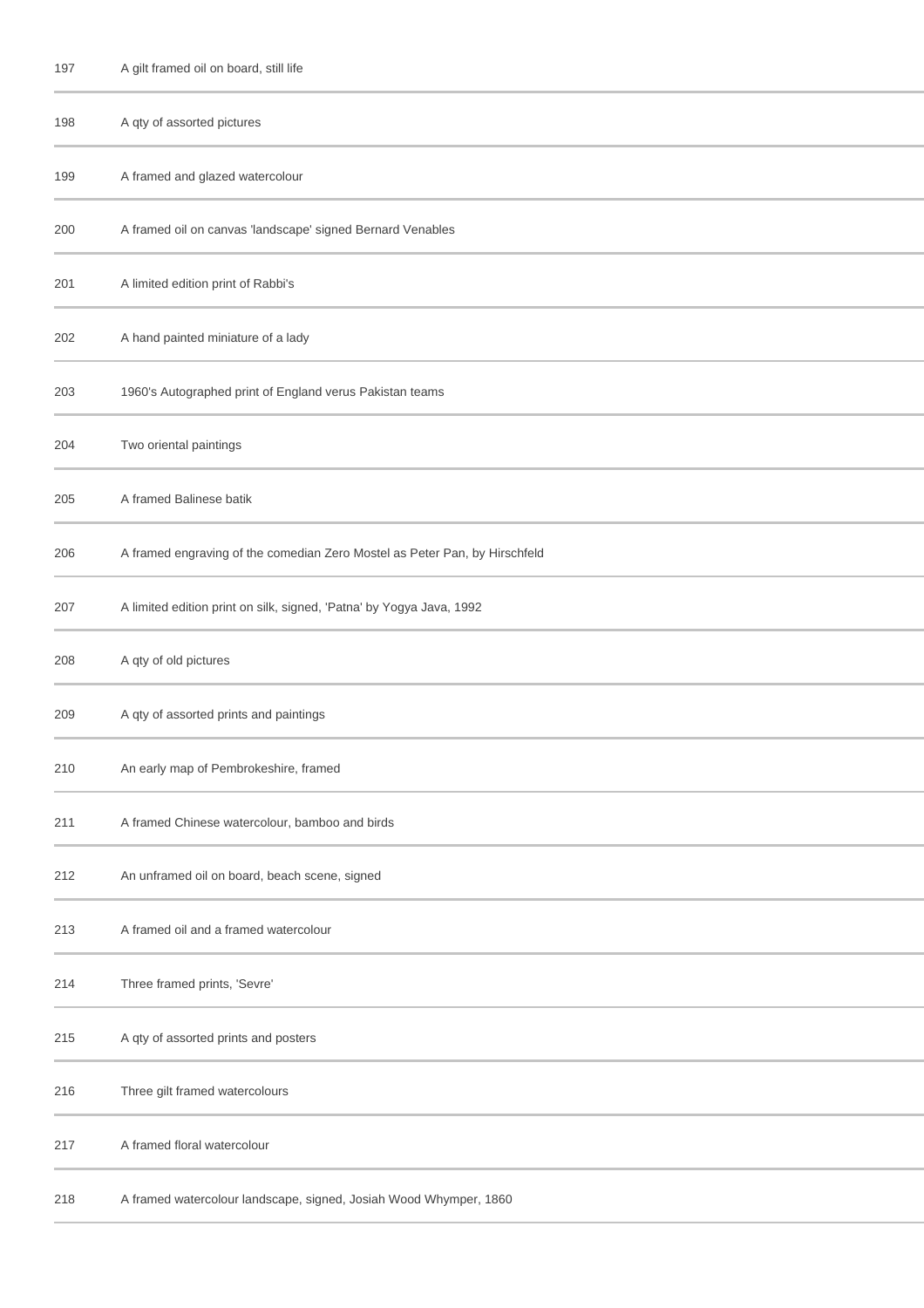| 219 | A qty of oriental pictures etc. |  |
|-----|---------------------------------|--|
|-----|---------------------------------|--|

| 220 | A framed and glazed pencil drawing, masks                     |
|-----|---------------------------------------------------------------|
| 221 | Three prints                                                  |
| 222 | A framed watercolour seascape, signed, plus three others      |
| 223 | A qty of coloured etchings                                    |
| 224 | A set of four gilt framed coloured prints                     |
| 225 | A framed and glazed ethnic style watercolour                  |
| 226 | A framed and glazed ethnic style watercolour                  |
| 227 | Two framed watercolours and a framed pencil drawing, children |
| 228 | An oil on board, landscape, signed                            |
| 229 | A framed pastel of kids                                       |
| 230 | A framed clown watercolour, Robert Bruce Church               |
| 231 | A three tier bronze colour chandelier                         |
| 232 | A 1960's designer ceiling lamp                                |
| 234 | An oak bureau with three drawers                              |
| 235 | A mahogany piano stool                                        |
| 236 | A John Lewis side cabinet                                     |
| 237 | A mahogany display cabinet                                    |
| 238 | A mahogany sleigh bed                                         |
| 239 | An Indian silk and embroidered wall hanging, Elephants        |
| 240 | Glass fronted bookcase, with key a.f                          |
| 242 | A pair of barley twist elbow chairs                           |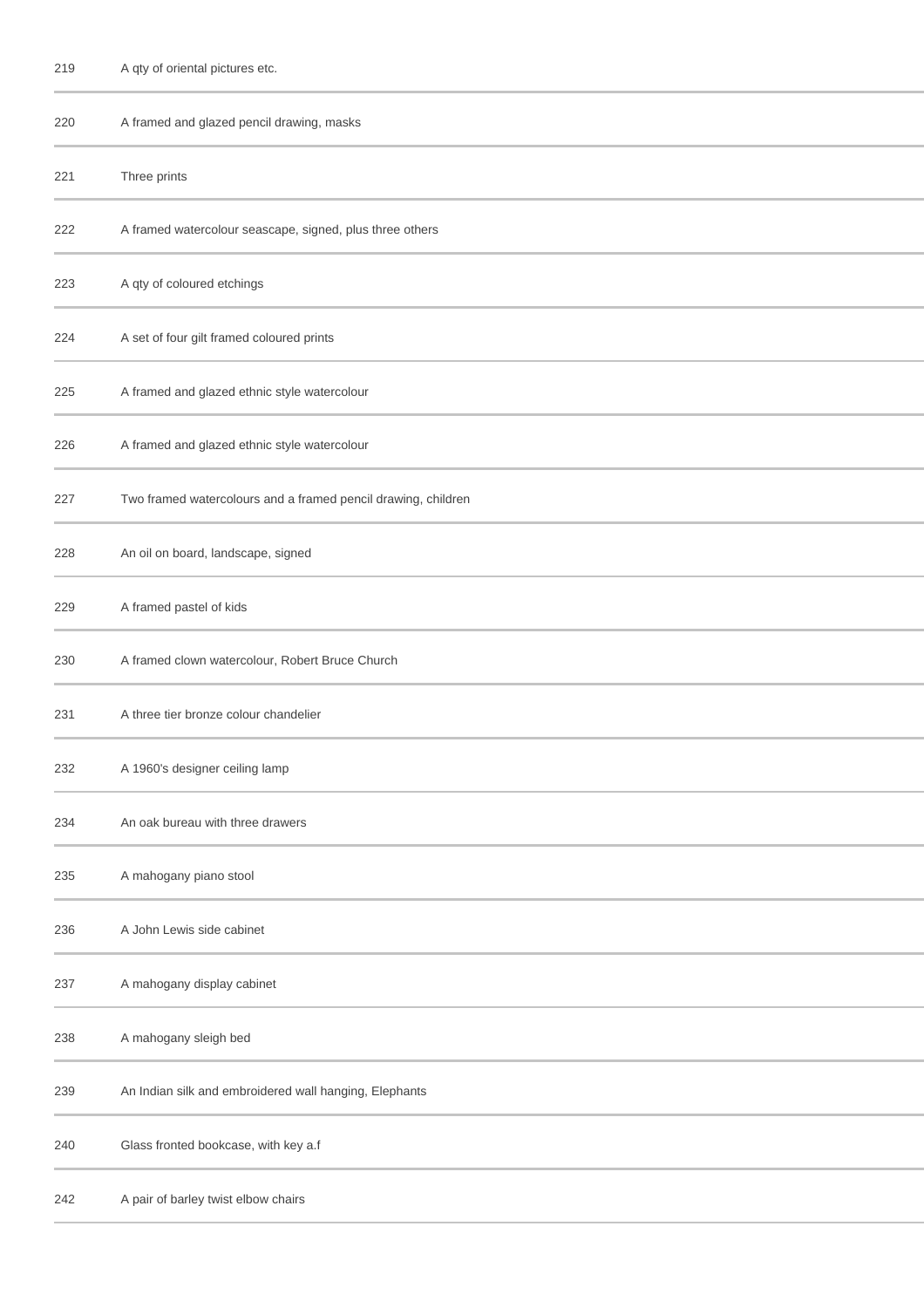| 243 | A walnut bookcase on a cupboard base                                   |
|-----|------------------------------------------------------------------------|
| 244 | A 19th century Pembroke table                                          |
| 245 | A Walnut sewing box and a wall shelf                                   |
| 246 | An 18th century oak coffer                                             |
| 247 | Two upholstered foot stools                                            |
| 248 | A regency style table and chairs                                       |
| 249 | A mahogany extending dining table with extra leaf                      |
| 250 | A Georgian chest of five drawers                                       |
| 251 | A walnut corner cabinet                                                |
| 253 | A reproduction blanket box                                             |
| 254 | A pair of contemporary bar stools                                      |
| 255 | A mahogany nest of tables                                              |
| 256 | A 19th century partners writing table                                  |
| 258 | A Georgian corner wall cabinet                                         |
| 259 | An oak two door cupboard                                               |
| 260 | A regency style table, six chairs, extra leaf                          |
| 261 | A 19th century mahogany fold over tea table                            |
| 262 | An oak mule chest                                                      |
| 263 | A mahogany side table                                                  |
| 264 | A 19th century pine double wardrobe. Dimensions W 132cm H 184cm D 57cm |
| 265 | A decorative side cabinet                                              |
| 266 | An oak gramophone                                                      |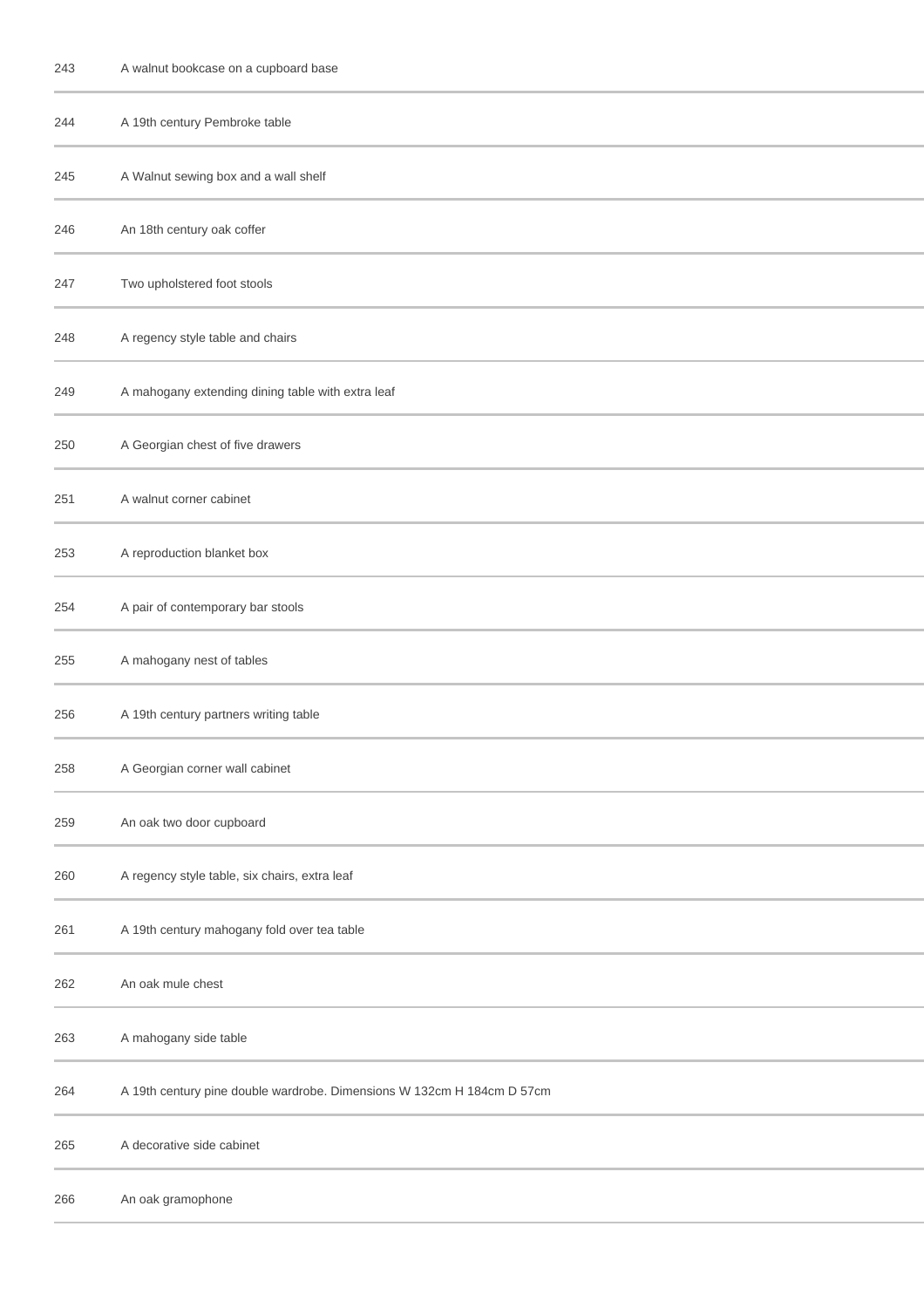| 267 | Two nest of tables a plant stand etc.                   |
|-----|---------------------------------------------------------|
| 268 | An oak dressing chest                                   |
| 269 | A regency style table (with extra leaf) and six chairs  |
| 270 | A pine lowboy                                           |
| 271 | A rattan suite; desk, armchair, mirror and two cabinets |
| 272 | An oak table and six chairs                             |
| 273 | An oak dresser                                          |
| 274 | A pine two over three chest of drawers                  |
| 275 | A wine rack                                             |
| 276 | A Edwardian mahogany bow front wardrobe                 |
| 277 | A John Lewis oak double wardrobe                        |
| 278 | A music cabinet                                         |
| 279 | A circular wicker framed mirror                         |
| 280 | A mahogany desk                                         |
| 281 | A gilt framed mirror                                    |
| 282 | A silver mirror                                         |
| 283 | Three mirrors                                           |
| 284 | Two mirrors                                             |
| 285 | A John Lewis oak media unit                             |
| 286 | A John Lewis oak sideboard                              |
| 287 | A John Lewis oak chest of five drawers                  |
| 288 | A John Lewis oak bookcase plus another                  |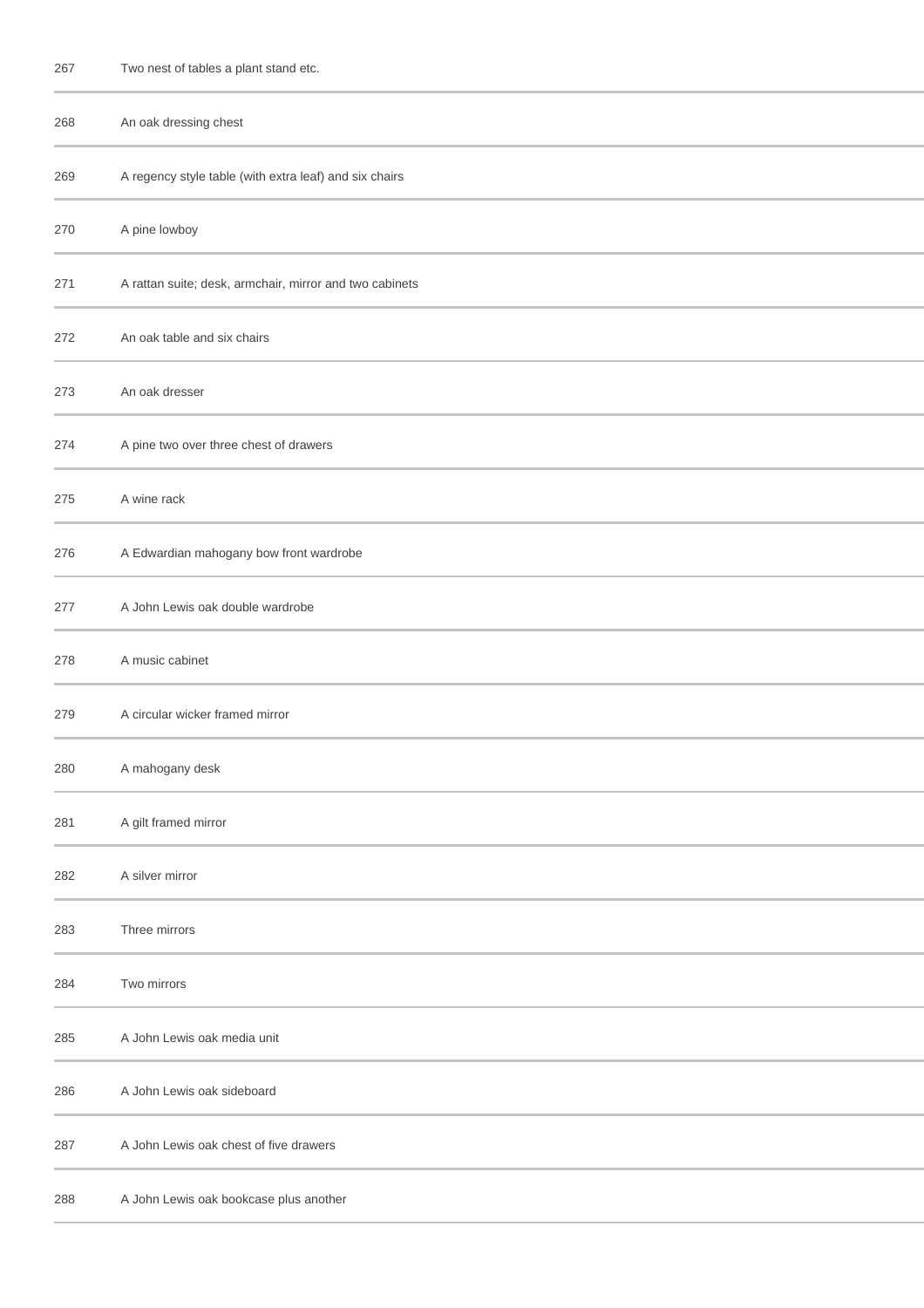| 289 | A pair of John Lewis bedside cabinets         |
|-----|-----------------------------------------------|
| 290 | An oak desk, pedestal, John Lewis             |
| 292 | A beech table and four chairs                 |
| 293 | A black chest of drawers                      |
| 294 | A Walnut Sutherland table and a Canterbury    |
| 295 | An iron/ mahogany pub table                   |
| 296 | A pair of John Lewis swivel chairs            |
| 297 | A set of twelve shield back dining chairs     |
| 298 | A 19th century mahogany table and four chairs |
| 299 | A Stag seven drawer chest                     |
| 300 | A gilt over mantle mirror                     |
| 301 | A large brass Benaris tray on stand           |
| 302 | An oak barley twist drop flap table           |
| 303 | A pair of bar stools                          |
| 304 | An eastern coffee table                       |
| 305 | A salon sofa                                  |
| 306 | Two retro leather chairs                      |
| 307 | A mahogany breakfast table                    |
| 308 | A mahogany library chair and two others       |
| 309 | An ADX gaming chair                           |
| 310 | A large early oak panelled coffer             |
| 311 | An upholstered sofa bed                       |